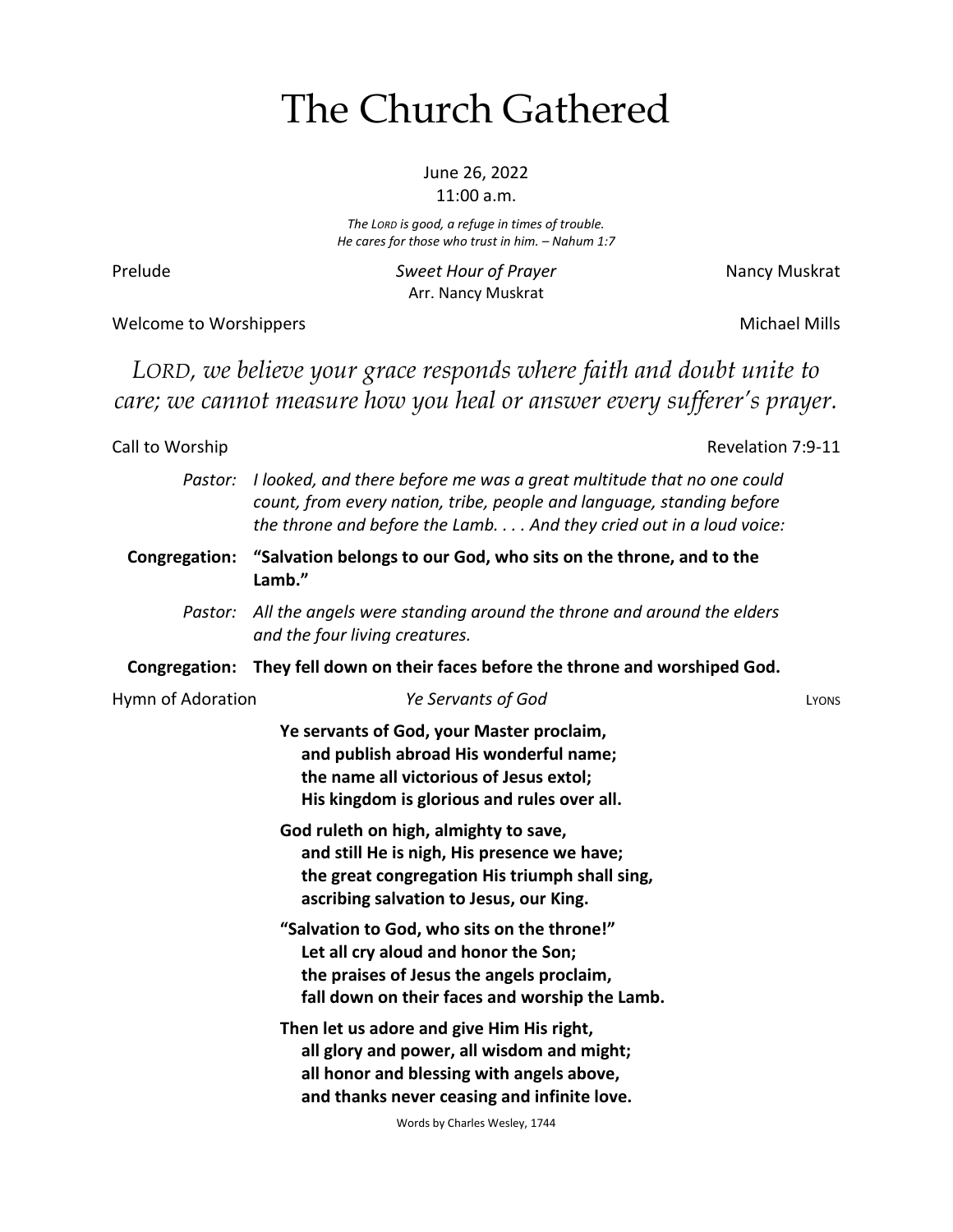*The pain that will not go away, the guilt that clings from things long past, the fear of what the future holds, are present as if meant to last.*

| <b>Responsive Reading</b> |                                                                                        | Psalm 16:7-8                   |
|---------------------------|----------------------------------------------------------------------------------------|--------------------------------|
| Leader:                   | I will praise the LORD, who counsels me; even at night<br>my heart instructs me.       |                                |
| Congregation:             | I keep my eyes always on the LORD. With him at my<br>right hand, I will not be shaken. |                                |
| Hymn of Prayer 71         | <b>Be Thou My Vision</b>                                                               | <b>SLANE</b>                   |
| Pastoral Prayer           |                                                                                        | <b>Michael Mills</b>           |
| Hymn of Stewardship 488   | Come, All Christians, Be Committed                                                     | <b>BEACH SPRING</b>            |
| <b>Offertory Prayer</b>   |                                                                                        | C. L. Bass                     |
| Instrumental Offertory    | <b>Great Is Thy Faithfulness</b><br>Arr. Stephen Nielson and Ovid Young                | <b>Bruce and Nancy Muskrat</b> |

## *But present, too, is love which tends the hurt we never hoped to find, the private agonies inside, the memories that haunt the mind.*

Reading of God's Word *Acts 6:8-15; 7:54-8:1a* Lynn AbuMari Smith *Now Stephen, a man full of God's grace and power, performed great wonders and signs among the people. Opposition arose, however, from members of the Synagogue of the Freedmen (as it was called)—Jews of Cyrene and Alexandria as well as the provinces of Cilicia and Asia—who began to argue with Stephen. But they could not stand up against the wisdom the Spirit gave him as he* 

> *Then they secretly persuaded some men to say, "We have heard Stephen speak blasphemous words against Moses and against God."*

*spoke.*

*So they stirred up the people and the elders and the teachers of the law. They seized Stephen and brought him before the Sanhedrin. They produced false witnesses, who testified, "This fellow never stops speaking against this holy place and against the law. For we have heard him say that this Jesus of Nazareth will destroy this place and change the customs Moses handed down to us."*

*All who were sitting in the Sanhedrin looked intently at Stephen, and they saw that his face was like the face of an angel.*

*When the members of the Sanhedrin heard this, they were furious and gnashed their teeth at him. But Stephen, full of the Holy Spirit, looked up to heaven and saw the glory of God, and Jesus standing at the right hand of God. "Look," he said, "I see heaven open and the Son of Man standing at the right hand of God."*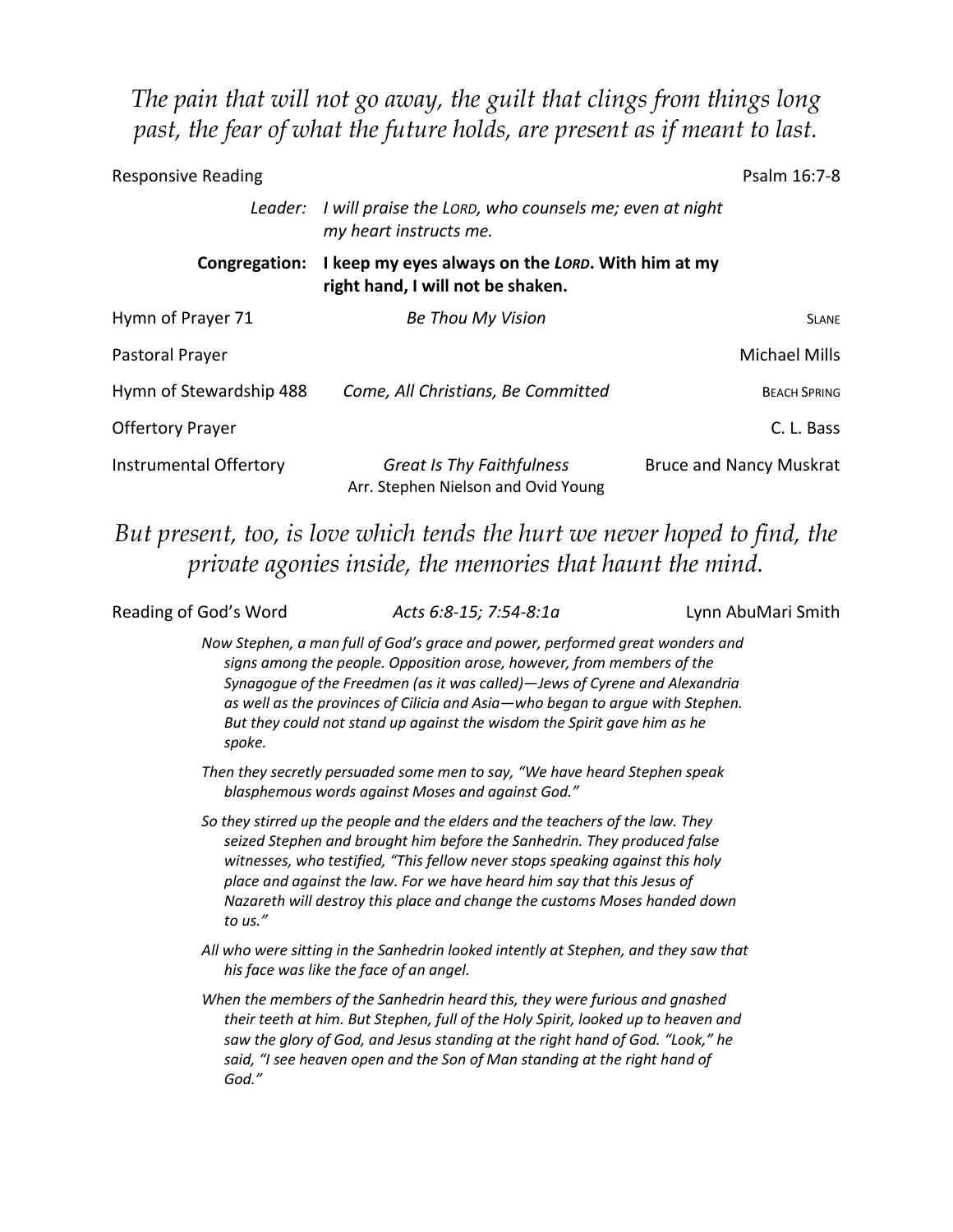*At this they covered their ears and, yelling at the top of their voices, they all rushed at him, dragged him out of the city and began to stone him. Meanwhile, the witnesses laid their coats at the feet of a young man named Saul.*

*While they were stoning him, Stephen prayed, "LORD Jesus, receive my spirit." Then he fell on his knees and cried out, "LORD, do not hold this sin against them." When he had said this, he fell asleep.*

*And Saul approved of their killing him.*

| Hymn of Testimony 594 | Before the Throne of God Above                           | <b>BEFORE THE THRONE</b> |
|-----------------------|----------------------------------------------------------|--------------------------|
| Message               | <b>Full of the Holy Spirit</b><br>Acts 6:8-15; 7:54-8:1a | <b>Michael Mills</b>     |
|                       |                                                          |                          |

## *LORD, let your Spirit meet us here to mend the body, mind, and soul, to disentangle peace from pain, and make your broken people whole.*

| Hymn of Assurance                | Be Still, My Soul                                                                                                                                                                                                                                                                                  | FINLANDIA     |
|----------------------------------|----------------------------------------------------------------------------------------------------------------------------------------------------------------------------------------------------------------------------------------------------------------------------------------------------|---------------|
|                                  | Be still, my soul: your God will undertake<br>to guide the future surely as the past.<br>Your hope, your confidence let nothing shake;<br>all now mysterious shall be bright at last.<br>Be still, my soul: life's tempests still obey<br>the voice that once the waves' wild fury strayed.        |               |
|                                  | Be still, my soul: the hour is hastening on<br>when we shall be forever in God's peace;<br>When disappointment, grief, and fear are gone,<br>love's joys restored, our strivings shall cease.<br>Be still, my soul: when change and tears are past,<br>all safe and blessed we shall meet at last. |               |
|                                  | Words by Katharina von Schlegel, 1752; tr. Jane Borthwick, 1855, alt.                                                                                                                                                                                                                              |               |
| <b>Opportunities for Service</b> |                                                                                                                                                                                                                                                                                                    | Michael Mills |
| <b>Benediction</b>               |                                                                                                                                                                                                                                                                                                    |               |
| Postlude                         |                                                                                                                                                                                                                                                                                                    | C. L. Bass    |

Deacon of the Week – C. L. Bass